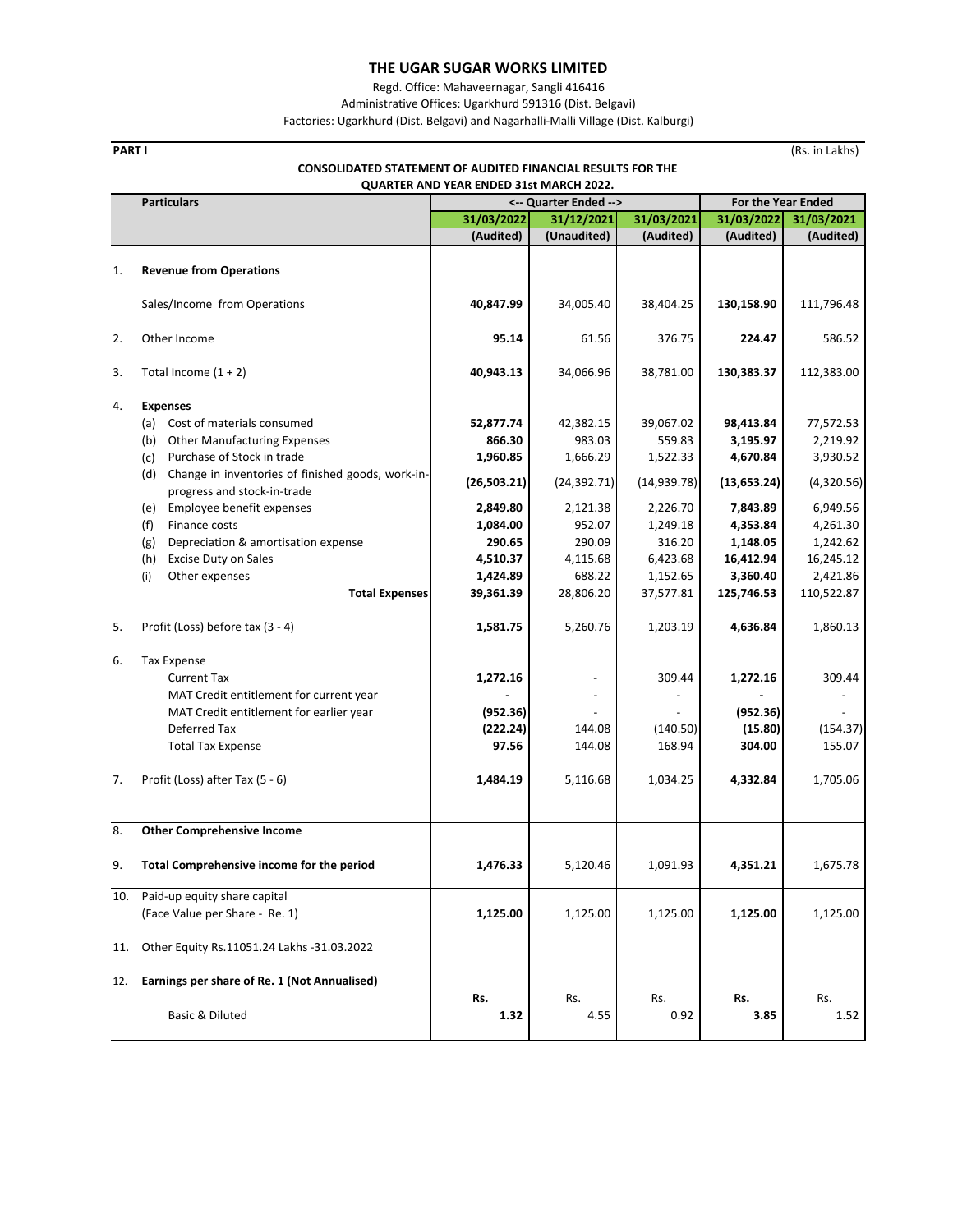Regd. Office: Mahaveernagar, Sangli 416416

Administrative Offices: Ugarkhurd 591316 (Dist. Belagavi)

Factories: Ugarkhurd (Dist. Belagavi) and Nagarhalli‐Malli Village (Dist. Kalburgi)

## **PART II** (Rs. in Lakhs) **CONSOLIDATED STATEMENT OF AUDITED SEGMENT‐WISE REVENUE, RESULTS AND CAPITAL EMPLOYED FOR THE QUARTER AND YEAR ENDED 31st MARCH 2022**

| <b>Particulars</b>                         | <-- Quarter Ended --> |             |            | <b>For the Year Ended</b> |            |
|--------------------------------------------|-----------------------|-------------|------------|---------------------------|------------|
|                                            | 31/03/2022            | 31/12/2021  | 31/03/2021 | 31/03/2022                | 31/03/2021 |
|                                            | (Audited)             | (Unaudited) | (Audited)  | (Audited)                 | (Audited)  |
|                                            |                       |             |            |                           |            |
| 1. Segment Revenue                         |                       |             |            |                           |            |
| а.<br>Sugar                                | 37,639.95             | 30,233.58   | 31,018.49  | 111,571.14                | 90,212.77  |
| b.<br>Co-generation                        | 8,606.18              | 8,148.77    | 6,827.77   | 16,755.43                 | 13,260.05  |
| <b>Industrial Alcohol</b><br>c.            | 2,691.74              | 2,139.01    | 3,061.31   | 8,216.96                  | 8,030.44   |
| d.<br>Potable Alcohol                      | 5,448.06              | 5,106.66    | 7,793.94   | 20,189.65                 | 20,050.73  |
| Unallocated<br>e.                          | 1,995.67              | 1,696.76    | 1,577.89   | 4,769.59                  | 4,065.69   |
| Total                                      | 56,381.60             | 47,324.78   | 50,279.40  | 161,502.77                | 135,619.68 |
| Less: Intersegment Revenue                 | 15,533.61             | 13,319.38   | 11,875.15  | 31,343.87                 | 23,823.20  |
| Net Sales / Income from Operations         | 40,847.99             | 34,005.40   | 38,404.25  | 130,158.90                | 111,796.48 |
|                                            |                       |             |            |                           |            |
| 2. Segment Results                         |                       |             |            |                           |            |
| Profit / (Loss) before interest & tax      |                       |             |            |                           |            |
| Sugar<br>a.                                | 2,841.00              | 5,039.94    | 1,463.90   | 10,187.73                 | 5,335.21   |
| Co-generation<br>b.                        | 1,455.47              | 1,885.44    | 1,823.75   | 2,548.66                  | 2,924.87   |
| <b>Industrial Alcohol</b><br>c.            | 279.20                | 353.14      | (202.34)   | 698.28                    | 542.88     |
| d.<br>Potable Alcohol                      | (102.14)              | (25.26)     | 201.50     | (50.88)                   | 409.69     |
| Unallocated<br>e.                          | 33.02                 | 17.34       | 33.92      | 68.19                     | 87.62      |
| Total                                      | 4,506.55              | 7,270.60    | 3,320.73   | 13,451.98                 | 9,300.27   |
|                                            |                       |             |            |                           |            |
| Less:                                      |                       |             |            |                           |            |
| i.<br><b>Finance Cost</b>                  | 1,084.00              | 952.07      | 1,249.18   | 4,353.84                  | 4,261.30   |
| ii.<br>Other Unallocable Expenditure       | 1,935.95              | 1,119.33    | 1,245.11   | 4,684.79                  | 3,765.36   |
| iii.<br>Unallocable Income                 | (95.14)               | (61.56)     | (376.75)   | (223.48)                  | (586.52)   |
|                                            | 2,924.81              | 2,009.84    | 2,117.54   | 8,815.15                  | 7,440.14   |
| Profit / (Loss) before tax                 | 1,581.74              | 5,260.76    | 1,203.19   | 4,636.83                  | 1,860.13   |
|                                            |                       |             |            |                           |            |
| 3. Capital Employed                        |                       |             |            |                           |            |
| (Segment Assets minus Segment Liabilities) |                       |             |            |                           |            |
| Sugar<br>a.                                | 51,768.37             | 36,983.53   | 52,917.55  | 51,768.37                 | 52,917.55  |
| Co-generation<br>b.                        | 7,875.99              | 5,916.45    | 5,696.68   | 7,875.99                  | 5,696.68   |
| <b>Industrial Alcohol</b><br>c.            | 15,012.82             | 10,225.37   | 1,980.82   | 15,012.82                 | 1,980.82   |
| d.<br>Potable Alcohol                      | 2,174.84              | 1,925.25    | 2,899.67   | 2,174.84                  | 2,899.67   |
| Others (Unallocated)<br>e.                 | 324.33                | 1,346.46    | 887.16     | 324.33                    | 887.16     |
| Total                                      | 77,156.35             | 56,397.06   | 64,381.88  | 77,156.35                 | 64,381.88  |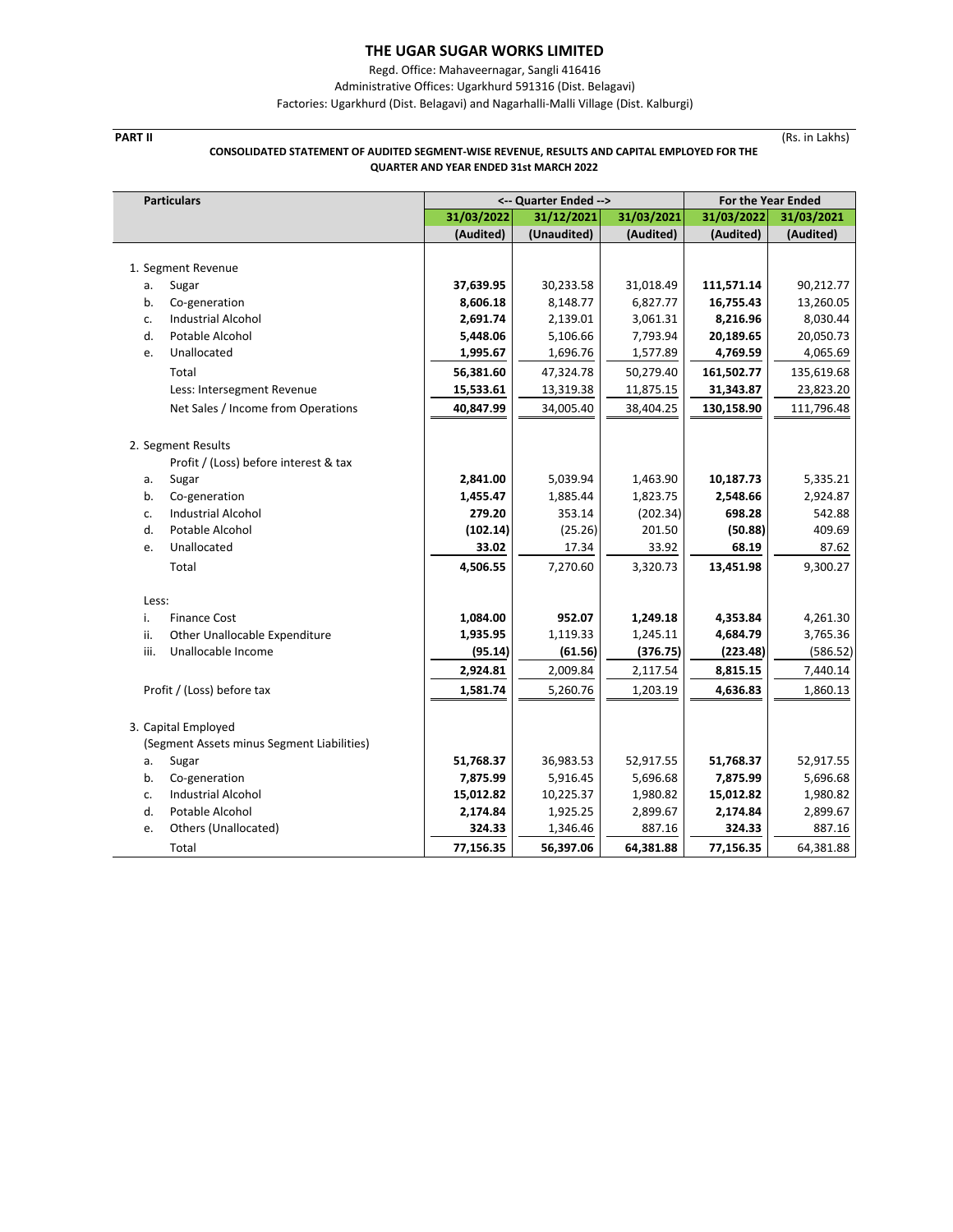Regd. Office: Mahaveernagar, Sangli 416416 Administrative Offices: Ugarkhurd 591316 (Dist. Belagavi) Factories: Ugarkhurd (Dist. Belagavi) and Nagarhalli‐Malli Village (Dist. Kalburgi)

## Notes:

- 1. The main business of the Company being seasonal, the figures of the current period are not indicative of the annual results.
- 2. Inter‐segment Transfers of Bagasse and Molasses, the cost of which is unascertainable, are recorded at net realisable value. Inter‐segment Transfers of other items are recorded at cost.
- 3. This statement has been prepared in accordance with the Companies (Indian Accounting Standards) Rules, 2015 ('Ind AS') prescribed under section 133 of the Companies Act 2013 and other recognised accounting practices and policies to the extent applicable.
- 4. Figures for the corresponding quarter in the earlier year have been regrouped / recast, where necessary.
- 5. Crushing operations for the Sugar Season 2021‐22 of Ugar Unit has commenced on 18.10.2021 and Jewargi Unit on 30.10.2021 and is concluded on 07.04.2022 and 21.04.2022 respectively.
- 6. The above results are reviewed by the Audit Committee and were approved and taken on record by the Board of Directors at its meeting held on 23‐05‐2022.

**Firm Regn. No. 105215W/W100057 For M/s Kirtane and Pandit LLP Chartered Accountants**

> **Membership No. 117309 Parag Pansare Partner**

**For The Ugar Sugar Works Ltd.**

**Managing Director DIN ‐ 254525 Niraj S. Shirgaokar**

Place: Ugarkhurd Place: Ugarkhurd Date: 23‐05‐2022 Date: 23‐05‐2022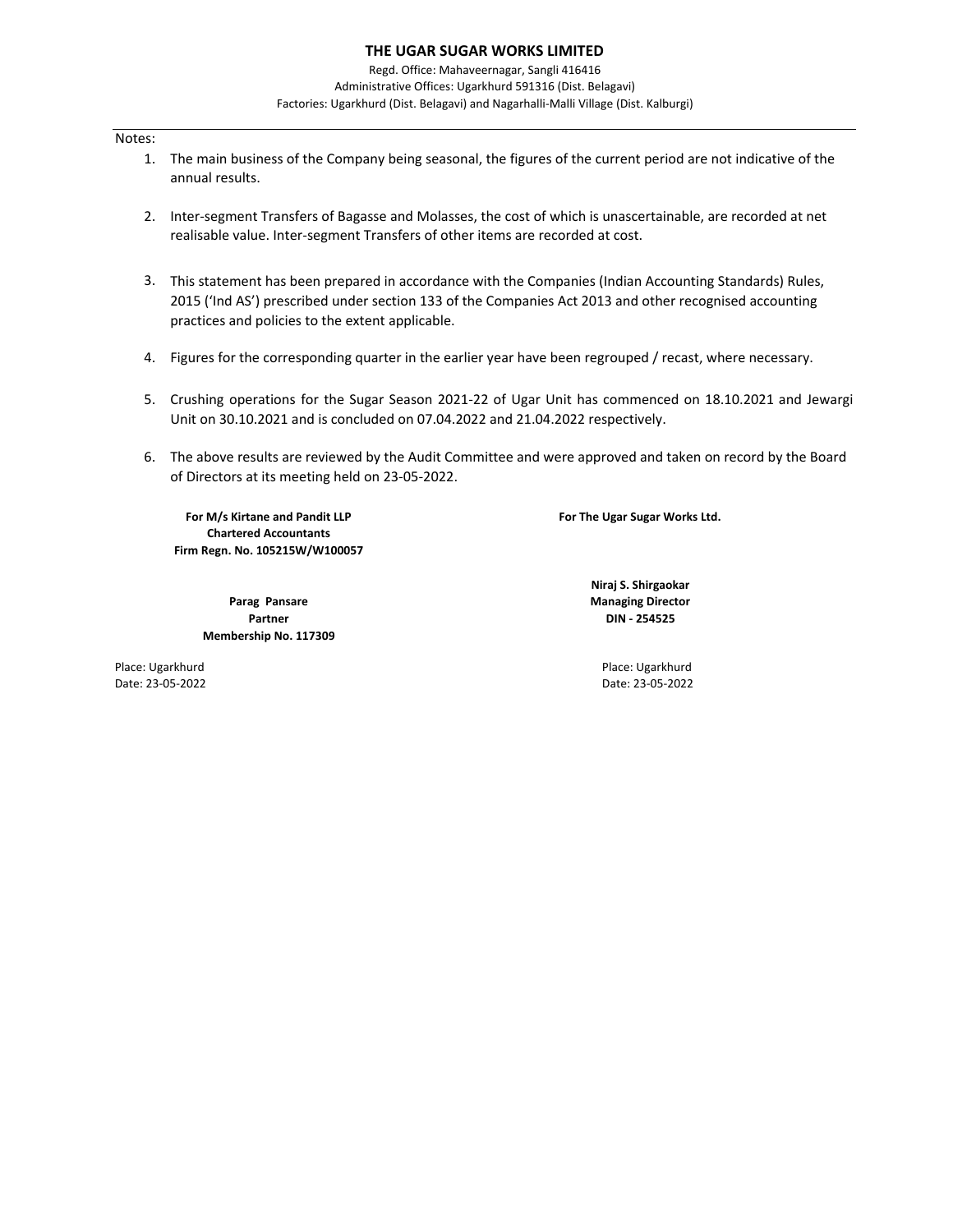Regd. Office: Mahaveernagar, Sangli 416416

Administrative Offices: Ugarkhurd 591316 (Dist. Belgavi)

Factories: Ugarkhurd (Dist. Belgavi) and Nagarhalli‐Malli Village (Dist. Kalburgi)

## **AS ON 31st MARCH 2022 CONSOLIDATED STATEMENT OF ASSETS AND LIABILITIES**

|               |                    |                                        |            | (Rs. in Lakhs) |
|---------------|--------------------|----------------------------------------|------------|----------------|
|               | <b>Particulars</b> |                                        | As At      | As At          |
|               |                    |                                        | 31/03/2022 | 31/03/2021     |
|               |                    |                                        |            |                |
| <b>Assets</b> |                    |                                        |            |                |
| 1.            |                    | <b>Non-Current Assets</b>              |            |                |
|               | a                  | Property Plant & Equipment             | 11,867.63  | 12,833.05      |
|               | b                  | Capital Work - in - Progress           | 11,222.81  | 259.61         |
|               | c                  | <b>Investment Property</b>             | 7.12       | 7.56           |
|               | d                  | Other Intangible Assets                | 2.52       | 2.80           |
|               | e                  | <b>Financial Assets</b>                |            |                |
|               |                    | i.<br>Investments                      | 366.97     | 371.85         |
|               |                    | ii.<br>Others                          |            |                |
|               |                    | iii. Non Current Loans and advances    | 3.50       | 3.50           |
|               |                    |                                        | 370.47     | 375.35         |
|               | f                  | <b>Other Non-current Assets</b>        | 612.13     | 326.11         |
|               |                    |                                        | 24,082.68  | 13,804.47      |
| 2.            |                    | <b>Current Assets</b>                  |            |                |
|               | a                  | Inventories                            | 76,948.56  | 63,511.28      |
|               | <sub>b</sub>       | <b>Financial Assets</b>                |            |                |
|               |                    | <b>Trade Receivables</b><br>i.         | 8,887.46   | 4,933.93       |
|               |                    | Cash & Cash Equivalents<br>ii.         | 624.26     | 542.09         |
|               |                    | iii. Bank Balances other than ii above | 146.39     | 128.69         |
|               |                    | iv. Others                             | 145.01     | 125.80         |
|               |                    |                                        | 9,803.12   | 5,730.51       |
|               | C.                 | <b>Current Tax Assets</b>              | 231.49     | 100.78         |
|               | H                  | <b>Other Current Assets</b>            | 5,298.96   | 6,195.70       |
|               |                    |                                        | 92,282.13  | 75,538.27      |
|               |                    | <b>Total Assets</b>                    | 116,364.81 | 89,342.74      |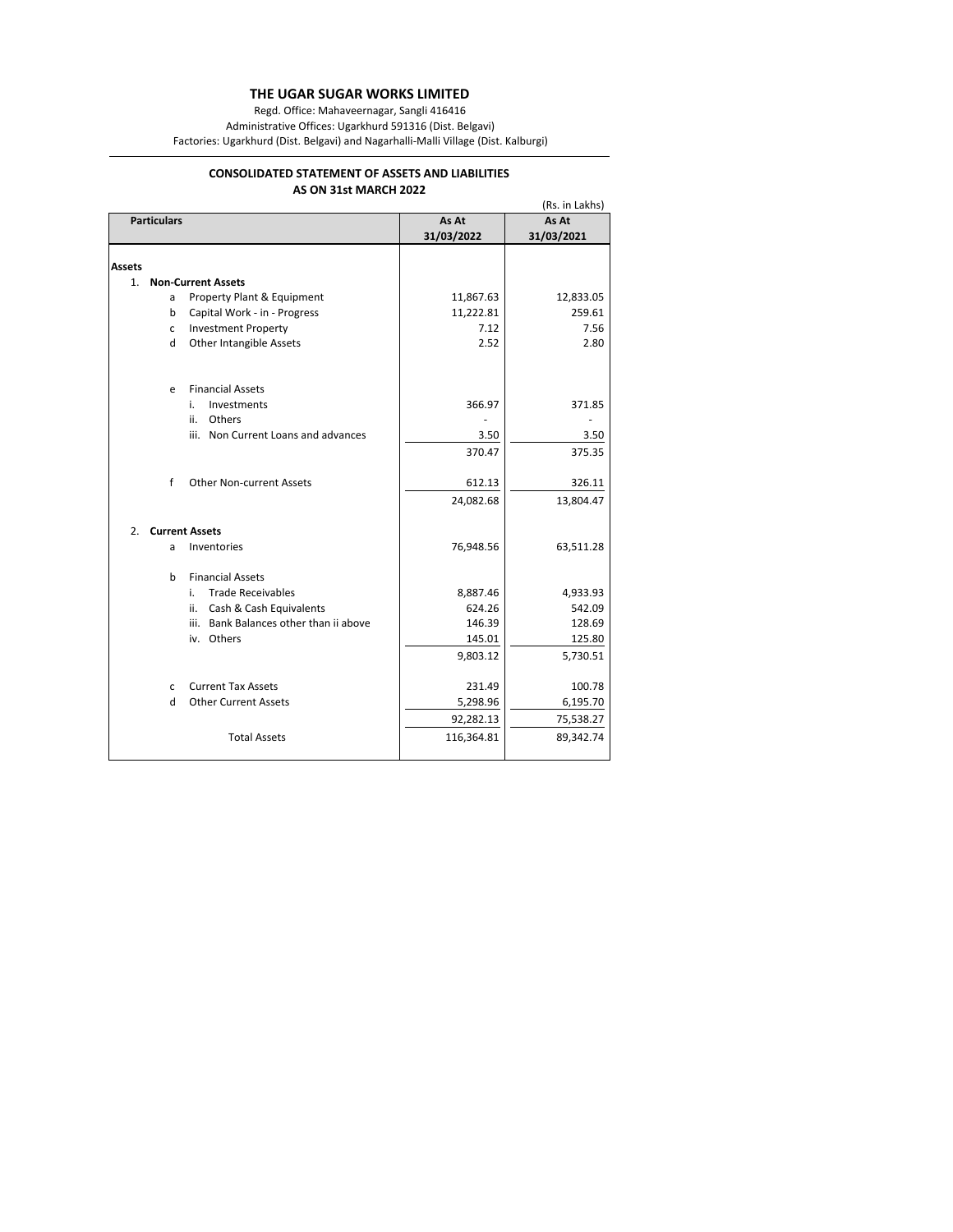Regd. Office: Mahaveernagar, Sangli 416416

Administrative Offices: Ugarkhurd 591316 (Dist. Belgavi)

Factories: Ugarkhurd (Dist. Belgavi) and Nagarhalli‐Malli Village (Dist. Kalburgi)

## **AS ON 31st MARCH 2022 CONSOLIDATED STATEMENT OF ASSETS AND LIABILITIES**

| (Rs. in Lakhs)                                 |            |            |  |  |  |
|------------------------------------------------|------------|------------|--|--|--|
| <b>Particulars</b>                             | As At      | As At      |  |  |  |
|                                                | 31/03/2022 | 31/03/2021 |  |  |  |
| <b>Equity and Liabilities</b>                  |            |            |  |  |  |
| 1.<br><b>Equity</b>                            |            |            |  |  |  |
| <b>Equity Share Capital</b><br>a               | 1,125.00   | 1,125.00   |  |  |  |
| <b>Other Equity</b><br>b                       | 11,051.24  | 6,924.99   |  |  |  |
|                                                | 12,176.24  | 8,049.99   |  |  |  |
| <b>Liabilities</b><br>2.                       |            |            |  |  |  |
| 1.<br>Non-current Liabilities                  |            |            |  |  |  |
| <b>Financial Liabilities</b><br>a              |            |            |  |  |  |
| i. Borrowings                                  | 12,410.12  | 7,038.43   |  |  |  |
| b<br>Provisions                                | 364.41     | 371.76     |  |  |  |
| Deferred Tax Liabilities (Net)<br>$\mathsf{C}$ | 926.76     | 934.26     |  |  |  |
|                                                | 13,701.29  | 8,344.45   |  |  |  |
| 2.<br><b>Current Liabilities</b>               |            |            |  |  |  |
| <b>Financial Liabilities</b><br>a              |            |            |  |  |  |
| i. Borrowings                                  | 51,558.21  | 48,377.69  |  |  |  |
| ii. Trade Payables                             |            |            |  |  |  |
| -Total outstanding dues of micro               |            |            |  |  |  |
| enterprises and small enterprises              | 81.03      | 19.66      |  |  |  |
| -Total outstanding dues other than             |            |            |  |  |  |
| micro enterprises and small                    |            |            |  |  |  |
| enterprises                                    | 22,349.34  | 11,517.06  |  |  |  |
| iii. Other payables                            |            |            |  |  |  |
| -Total outstanding dues of micro               |            |            |  |  |  |
| enterprises and small enterprises              |            |            |  |  |  |
| -Total outstanding dues other than             |            |            |  |  |  |
| micro enterprises and small                    |            |            |  |  |  |
| enterprises                                    | 738.66     | 213.09     |  |  |  |
| iii. Other Financial Liabilities               | 6,922.74   | 6,398.20   |  |  |  |
|                                                | 81,649.98  | 66,525.70  |  |  |  |
| <b>Other Current Liabilities</b><br>b          | 7,470.08   | 4,963.29   |  |  |  |
| Provisions<br>c                                | 1,367.22   | 1,459.31   |  |  |  |
| d<br>Current Tax Liabilities (Net)             |            |            |  |  |  |
|                                                | 90,487.28  | 72,948.30  |  |  |  |
| <b>Total Liabilities</b>                       | 104,188.57 | 81,292.75  |  |  |  |
| Total Equity & Liabilities                     | 116,364.81 | 89,342.74  |  |  |  |
|                                                |            |            |  |  |  |

Chartered Accountants Firm Regn. No. 105215W/W100057

Membership No. 117309

Place: Ugarkhurd Place: Ugarkhurd

**For M/s Kirtane and Pandit LLP For The Ugar Sugar Works Ltd.**

en en en en en en en en en en en en

Partner DIN - 208200 **Chandan S. Shirgaokar Parag Pansare** *Paraging Director Managing Director* 

Date: 23‐05‐2022 Date: 23‐05‐2022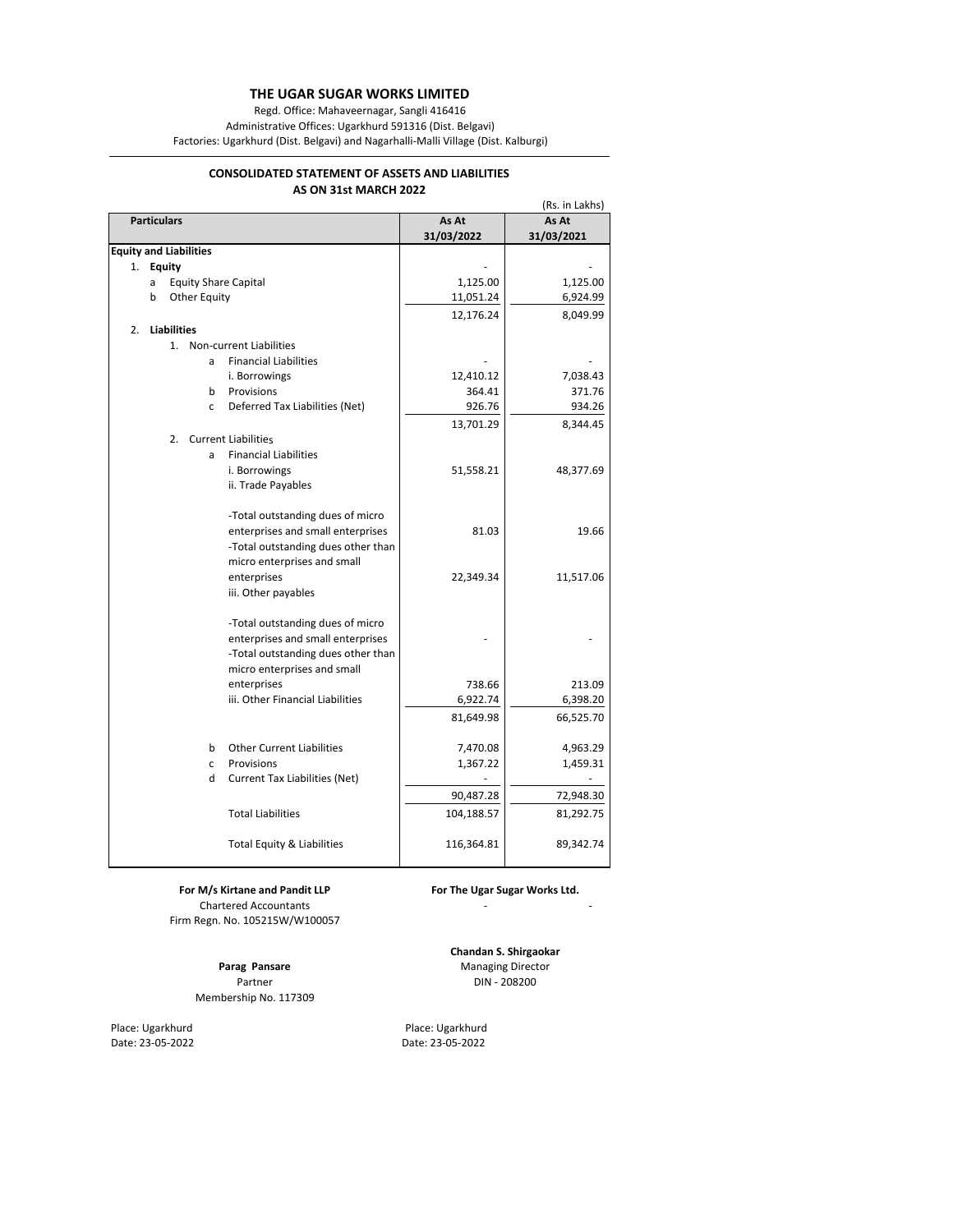Regd. Office: Mahaveernagar, Sangli 416416

Administrative Offices: Ugarkhurd 591316 (Dist. Belgavi) Factories: Ugarkhurd (Dist. Belgavi) and Nagarhalli Malli Village (Dist. Kalburgi)

**PART I** (Rs. in Lakhs)

|     | STANDALONE STATEMENT OF AUDITED FINANCIAL RESULTS FOR THE<br><b>QUARTER AND YEAR ENDED 31st MARCH 2022.</b>                                                                                                                                                                                                                                                                                                                   |                                                                                                                        |                                                                                                                    |                                                                                                                        |                                                                                                                             |                                                                                                                            |  |
|-----|-------------------------------------------------------------------------------------------------------------------------------------------------------------------------------------------------------------------------------------------------------------------------------------------------------------------------------------------------------------------------------------------------------------------------------|------------------------------------------------------------------------------------------------------------------------|--------------------------------------------------------------------------------------------------------------------|------------------------------------------------------------------------------------------------------------------------|-----------------------------------------------------------------------------------------------------------------------------|----------------------------------------------------------------------------------------------------------------------------|--|
|     | <b>Particulars</b>                                                                                                                                                                                                                                                                                                                                                                                                            | <-- Quarter Ended -->                                                                                                  |                                                                                                                    |                                                                                                                        | For the Year Ended                                                                                                          |                                                                                                                            |  |
|     |                                                                                                                                                                                                                                                                                                                                                                                                                               | 31/03/2022                                                                                                             | 31/12/2021                                                                                                         | 31/03/2021                                                                                                             | 31/03/2022                                                                                                                  | 31/03/2021                                                                                                                 |  |
|     |                                                                                                                                                                                                                                                                                                                                                                                                                               | (Audited)                                                                                                              | (Unaudited)                                                                                                        | (Audited)                                                                                                              | (Audited)                                                                                                                   | (Audited)                                                                                                                  |  |
| 1.  | <b>Revenue from Operations</b>                                                                                                                                                                                                                                                                                                                                                                                                |                                                                                                                        |                                                                                                                    |                                                                                                                        |                                                                                                                             |                                                                                                                            |  |
|     | Sales/Income from Operations                                                                                                                                                                                                                                                                                                                                                                                                  | 40,847.99                                                                                                              | 34,005.40                                                                                                          | 38,404.25                                                                                                              | 130,158.90                                                                                                                  | 111,796.48                                                                                                                 |  |
| 2.  | Other Income                                                                                                                                                                                                                                                                                                                                                                                                                  | 94.81                                                                                                                  | 61.56                                                                                                              | 376.37                                                                                                                 | 223.15                                                                                                                      | 585.20                                                                                                                     |  |
| 3.  | Total Income $(1 + 2)$                                                                                                                                                                                                                                                                                                                                                                                                        | 40,942.80                                                                                                              | 34,066.96                                                                                                          | 38,780.62                                                                                                              | 130,382.05                                                                                                                  | 112,381.68                                                                                                                 |  |
| 4.  | <b>Expenses</b><br>Cost of materials consumed<br>(a)<br><b>Other Manufacturing Expenses</b><br>(b)<br>Purchase of Stock in trade<br>(c)<br>Change in inventories of finished goods, work-in-<br>(d)<br>progress and stock-in-trade<br>Employee benefit expenses<br>(e)<br>Finance costs<br>(f)<br>Depreciation & amortisation expense<br>(g)<br>Excise Duty on Sales<br>(h)<br>Other expenses<br>(i)<br><b>Total Expenses</b> | 52,877.74<br>866.30<br>1,960.85<br>(26, 503.21)<br>2,849.41<br>1,084.01<br>290.44<br>4,510.37<br>1,425.17<br>39,361.08 | 42,382.15<br>983.03<br>1,666.29<br>(24, 392.71)<br>2,120.99<br>952.07<br>289.87<br>4,115.68<br>688.60<br>28,805.97 | 39,067.02<br>559.83<br>1,522.33<br>(14, 939.78)<br>2.226.21<br>1,249.19<br>315.72<br>6,423.68<br>1,152.88<br>37,577.08 | 98,413.84<br>3,195.97<br>4,670.84<br>(13,653.24)<br>7,842.68<br>4,353.85<br>1,147.20<br>16,412.94<br>3,361.85<br>125,745.93 | 77,572.53<br>2,219.92<br>3,930.52<br>(4,320.56)<br>6,948.12<br>4,261.31<br>1,241.77<br>16,245.12<br>2,422.87<br>110,521.60 |  |
| 5.  | Profit (Loss) before tax (3 - 4)                                                                                                                                                                                                                                                                                                                                                                                              | 1,581.72                                                                                                               | 5,260.99                                                                                                           | 1,203.54                                                                                                               | 4,636.12                                                                                                                    | 1,860.08                                                                                                                   |  |
| 6.  | <b>Tax Expense</b><br><b>Current Tax</b><br>MAT Credit entitlement for current year<br>MAT Credit entitlement for earlier year<br>Deferred Tax<br><b>Total Tax Expense</b>                                                                                                                                                                                                                                                    | 1,271.91<br>(952.36)<br>(222.21)<br>97.34                                                                              | 144.08<br>144.08                                                                                                   | 309.18<br>(140.48)<br>168.70                                                                                           | 1,271.91<br>(952.36)<br>(15.77)<br>303.78                                                                                   | 309.18<br>(154.35)<br>154.83                                                                                               |  |
| 7.  | Profit (Loss) after Tax (5 - 6)                                                                                                                                                                                                                                                                                                                                                                                               | 1,484.38                                                                                                               | 5,116.91                                                                                                           | 1,034.84                                                                                                               | 4,332.34                                                                                                                    | 1,705.25                                                                                                                   |  |
| 8.  | <b>Other Comprehensive Income</b><br>Total Other Comprehensive Income, Net of Tax<br>(Item that will not be reclassified to Profit or Loss<br>Net of Income Tax)                                                                                                                                                                                                                                                              | (8.00)                                                                                                                 | 3.78                                                                                                               | 57.42                                                                                                                  | 17.32                                                                                                                       | (14.19)                                                                                                                    |  |
| 9.  | Total Comprehensive income for the period                                                                                                                                                                                                                                                                                                                                                                                     | 1,476.38                                                                                                               | 5,120.69                                                                                                           | 1,092.26                                                                                                               | 4,349.66                                                                                                                    | 1,691.06                                                                                                                   |  |
| 10. | Paid-up equity share capital<br>(Face Value per Share - Re. 1)                                                                                                                                                                                                                                                                                                                                                                | 1,125.00                                                                                                               | 1,125.00                                                                                                           | 1,125.00                                                                                                               | 1,125.00                                                                                                                    | 1,125.00                                                                                                                   |  |
| 11. | Other Equity Rs. 10939.84 Lakhs - 31.03.2022                                                                                                                                                                                                                                                                                                                                                                                  |                                                                                                                        |                                                                                                                    |                                                                                                                        |                                                                                                                             |                                                                                                                            |  |
| 12. | Earnings per share of Re. 1 (Not Annualised)                                                                                                                                                                                                                                                                                                                                                                                  | Rs.                                                                                                                    | Rs.                                                                                                                | Rs.                                                                                                                    | Rs.                                                                                                                         | Rs.                                                                                                                        |  |
|     | Basic & Diluted                                                                                                                                                                                                                                                                                                                                                                                                               | 1.32                                                                                                                   | 4.55                                                                                                               | 0.92                                                                                                                   | 3.85                                                                                                                        | 1.52                                                                                                                       |  |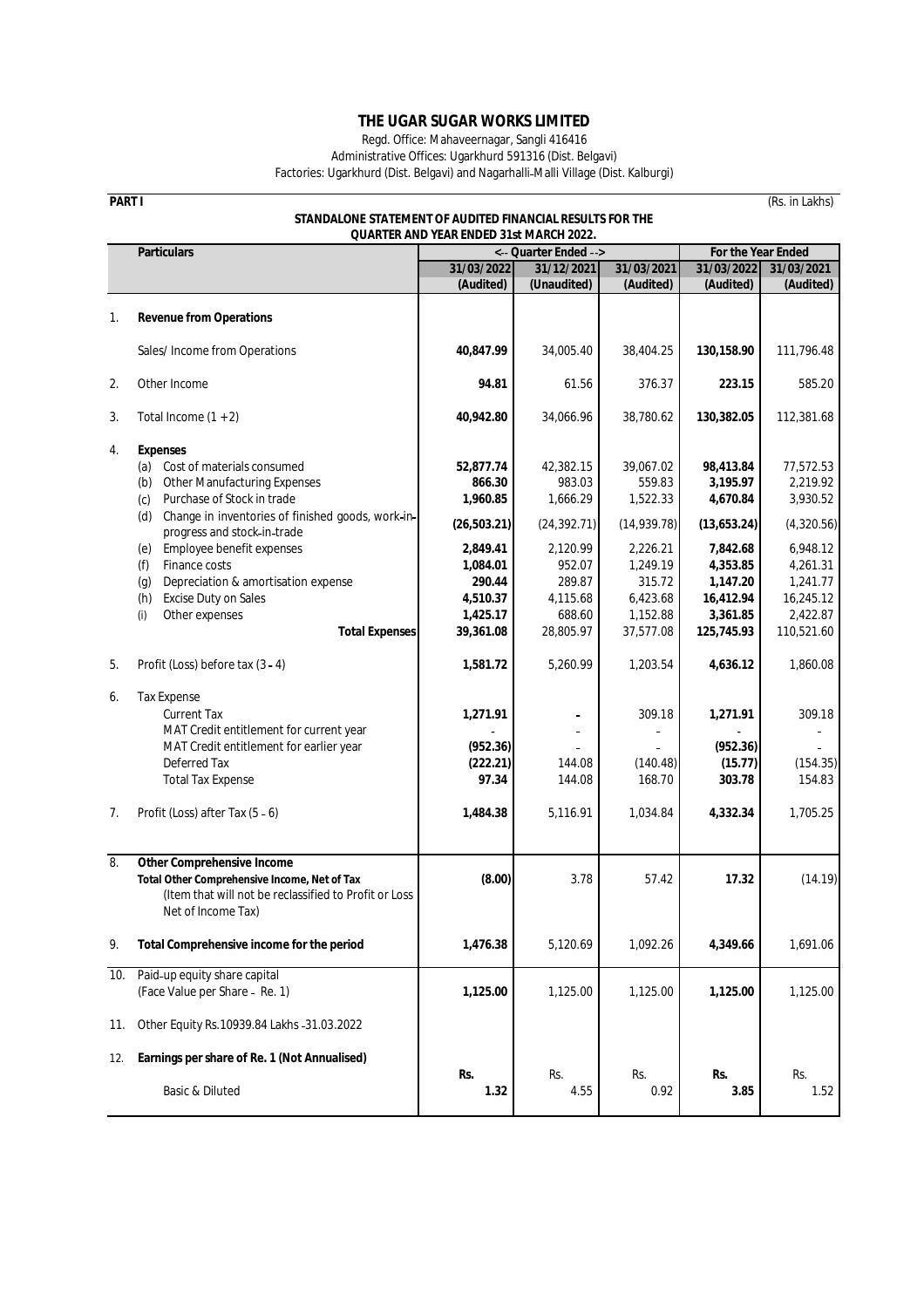Regd. Office: Mahaveernagar, Sangli 416416

Administrative Offices: Ugarkhurd 591316 (Dist. Belagavi) Factories: Ugarkhurd (Dist. Belagavi) and Nagarhalli Malli Village (Dist. Kalburgi)

### **PART II** (Rs. in Lakhs) **STANDALONE STATEMENT OF AUDITED SEGMENT WISE REVENUE, RESULTS AND CAPITAL EMPLOYED FOR THE QUARTER AND YEAR ENDED 31st MARCH 2022**

**Particulars 31/03/2022 31/12/2021 31/03/2021 31/03/2022 31/03/2021 (Audited) (Unaudited) (Audited) (Audited) (Audited)** 1. Segment Revenue a. Sugar **37,639.95** 30,233.58 31,018.49 **111,571.14** 90,212.77 b. Co generation **8,606.18** 8,148.77 6,827.77 **16,755.43** 13,260.05 c. Industrial Alcohol **2,691.74** 2,139.01 3,061.31 **8,216.96** 8,030.44<br>d. Potable Alcohol **2,139.06** 5,106.66 7,793.94 **20,189.65** 20,050.73 d. Potable Alcohol **5,448.06** 5,106.66 7,793.94 **20,189.65** 20,050.73 e. Unallocated **1,995.67** 1,696.76 1,577.89 **4,769.59** 4,065.69 Total **56,381.60** 47,324.78 50,279.40 **161,502.77** 135,619.68 Less: Intersegment Revenue **15,533.61** 13,319.38 11,875.15 31,343.87 23,823.20 Net Sales / Income from Operations **40,847.99** 34,005.40 38,404.25 **130,158.90** 111,796.48 2. Segment Results Profit / (Loss) before interest & tax a. Sugar **2,841.00** 5,039.94 1,463.90 **10,187.73** 5,335.21 b. Co generation **1,455.47** 1,885.44 1,823.75 **2,548.66** 2,924.87 c. Industrial Alcohol **279.20** 353.14 (202.34) **698.28** 542.88 d. Potable Alcohol **(102.14)** (25.26) 201.50 **(50.88)** 409.69 e. Unallocated **34.09** 17.93 33.88 **69.26** 87.62 Total **4,507.62** 7,271.19 3,320.69 **13,453.05** 9,300.27 Less: i. Finance Cost **1,084.01 952.07 1,249.19 4,353.85** 4,261.31 ii. Other Unallocable Expenditure **1,936.70** 1,119.69 1,244.33 **4,686.23** 3,764.08 iii. Unallocable Income **(94.81) (61.56) (376.37) (223.15)** (585.20) **2,925.90** 2,010.20 2,117.15 **8,816.93** 7,440.19 Profit / (Loss) before tax **1,581.72** 1,581.72 1,580.09 1,203.54 4,636.12 3. Capital Employed (Segment Assets minus Segment Liabilities) a. Sugar **51,768.37** 36,983.53 52,917.55 **51,768.37** 52,917.55 b. Co generation **7,875.99** 5,916.45 5,696.68 **7,875.99** 5,696.68 c. Industrial Alcohol **15,012.82** 10,225.37 1,980.82 **15,012.82** 1,980.82 d. Potable Alcohol **2,174.84** 1,925.25 2,899.67 **2,174.84** 2,899.67 e. Others (Unallocated) **212.94** 1,235.95 777.34 **212.94** 777.34 Total **77,044.96 56,286.55 64,272.06 77,044.96** 64,272.06 **< Quarter Ended > For the Year Ended**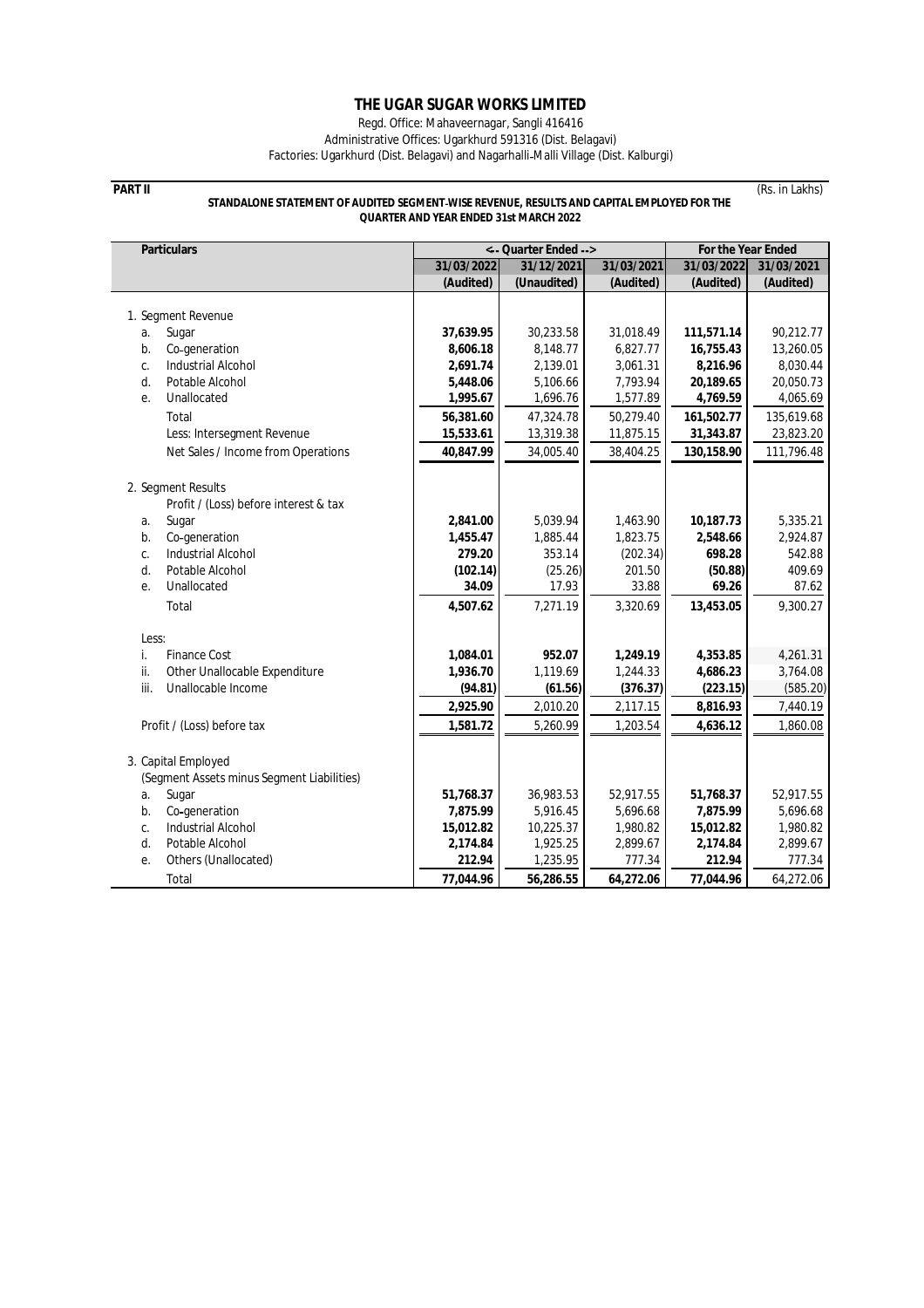Regd. Office: Mahaveernagar, Sangli 416416 Administrative Offices: Ugarkhurd 591316 (Dist. Belagavi) Factories: Ugarkhurd (Dist. Belagavi) and Nagarhalli Malli Village (Dist. Kalburgi)

# Notes:

- 1. The main business of the Company being seasonal, the figures of the current period are not indicative of the annual results.
- 2. Inter segment Transfers of Bagasse and Molasses, the cost of which is unascertainable, are recorded at net realisable value. Inter segment Transfers of other items are recorded at cost.
- 3. This statement has been prepared in accordance with the Companies (Indian Accounting Standards) Rules, 2015 ('Ind AS') prescribed under section 133 of the Companies Act 2013 and other recognised accounting practices and policies to the extent applicable.
- 4. Figures for the corresponding quarter in the earlier year have been regrouped / recast, where necessary.
- 5. Crushing operations for the Sugar Season 2021 22 of Ugar Unit has commenced on 18.10.2021 and Jewargi Unit on 30.10.2021 and is concluded on 07.04.2022 and 21.04.2022 respectively.
- 6. The above results are reviewed by the Audit Committee and were approved and taken on record by the Board of Directors at its meeting held on 23 05 2022.

**Firm Regn. No. 105215W/W100057 For M/s Kirtane and Pandit LLP Chartered Accountants**

> **Membership No. 117309 Parag Pansare Partner**

**For The Ugar Sugar Works Ltd.**

**Managing Director DIN 208200 Chandan S. Shirgaokar**

Place: Ugarkhurd Place: Ugarkhurd

Date: 23 05 2022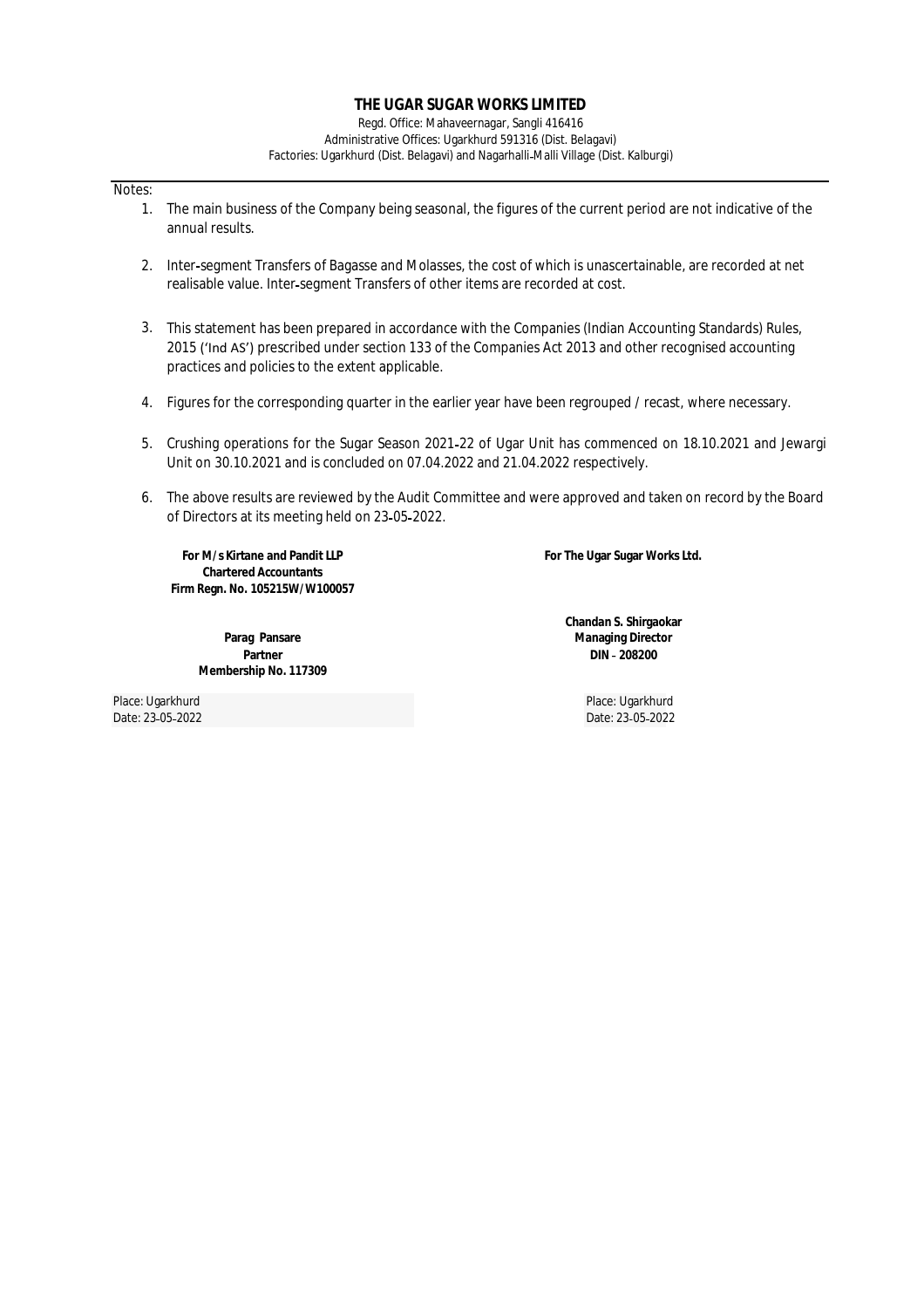Regd. Office: Mahaveernagar, Sangli 416416

Administrative Offices: Ugarkhurd 591316 (Dist. Belgavi) Factories: Ugarkhurd (Dist. Belgavi) and Nagarhalli Malli Village (Dist. Kalburgi)

# **AS ON 31st MARCH 2022 STANDALONE STATEMENT OF ASSETS AND LIABILITIES**

|                  |                    |                                        | (Rs. in Lakhs)      |                     |  |
|------------------|--------------------|----------------------------------------|---------------------|---------------------|--|
|                  | <b>Particulars</b> |                                        | As At<br>31/03/2022 | As At<br>31/03/2021 |  |
| <b>Assets</b>    |                    |                                        |                     |                     |  |
| 1 <sub>1</sub>   |                    | <b>Non-Current Assets</b>              |                     |                     |  |
|                  | a                  | Property Plant & Equipment             | 11,698.36           | 12,662.92           |  |
|                  | b                  | Capital Work - in - Progress           | 11,222.83           | 259.62              |  |
|                  | C                  | <b>Investment Property</b>             | 7.12                | 7.56                |  |
|                  | d                  | Other Intangible Assets                | 2.53                | 2.80                |  |
|                  | e                  | <b>Financial Assets</b>                |                     |                     |  |
|                  |                    | Investments<br>i.                      | 415.65              | 420.52              |  |
|                  |                    | ii.<br>Others                          |                     |                     |  |
|                  |                    | iii. Non Current Loans and advances    | 3.50                | 3.50                |  |
|                  |                    |                                        | 419.15              | 424.02              |  |
|                  | f                  | <b>Other Non-current Assets</b>        | 612.13              | 326.01              |  |
|                  |                    |                                        | 23,962.12           | 13,682.93           |  |
| $\overline{2}$ . |                    | <b>Current Assets</b>                  |                     |                     |  |
|                  | a                  | Inventories                            | 76,948.56           | 63,511.28           |  |
|                  | b                  | <b>Financial Assets</b>                |                     |                     |  |
|                  |                    | <b>Trade Receivables</b><br>i.         | 8,878.45            | 4,927.65            |  |
|                  |                    | Cash & Cash Equivalents<br>ii.         | 618.78              | 536.02              |  |
|                  |                    | iii. Bank Balances other than ii above | 146.39              | 128.69              |  |
|                  |                    | iv. Others                             | 144.90              | 125.68              |  |
|                  |                    |                                        | 9,788.52            | 5,718.04            |  |
|                  | C                  | <b>Current Tax Assets</b>              | 231.55              | 100.85              |  |
|                  | d                  | <b>Other Current Assets</b>            | 5.298.92            | 6,195.60            |  |
|                  |                    |                                        | 92,267.55           | 75,525.77           |  |
|                  |                    | <b>Total Assets</b>                    | 116,229.67          | 89,208.70           |  |